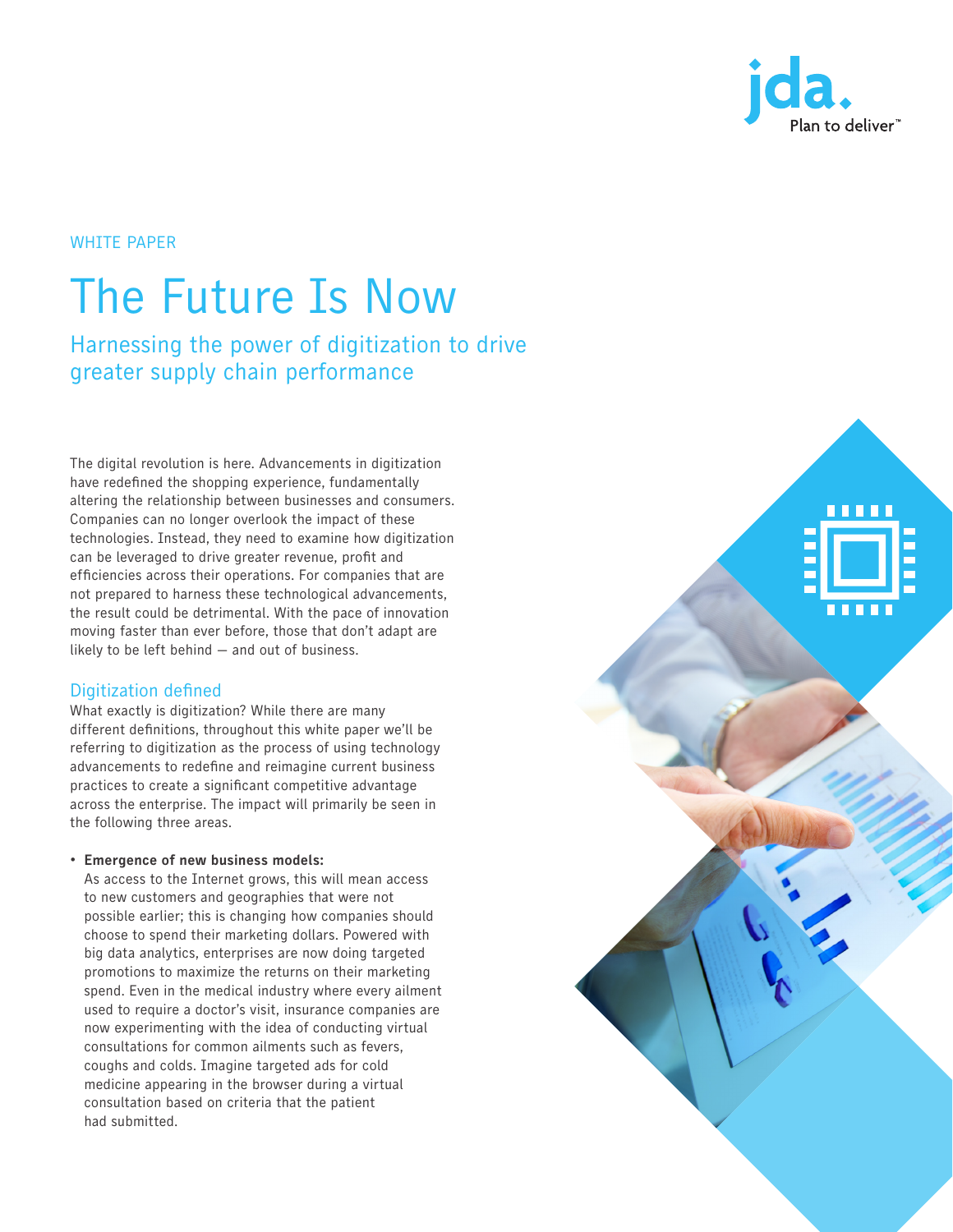#### • Redefined business processes:

The exponential rise in computing power is now allowing businesses to process and interpret massive amounts of data very quickly, which is something that was not possible until recently. Progressive companies are able to take advantage of this and run their business processes more often and faster (going from days to hours in some cases), and as a result, they are able to diagnose needs, cut down or modify inventory, and make their enterprise efforts leaner. Additionally, predictive intelligence is allowing them to adjust supply chain parameters in near real time.

#### • Reimagine the user experience:

As the line between professional and personal worlds continue to blend, there is an increasing need for enterprise users to be able to seamlessly transition between the two without losing context or momentum. The user experience that consumers have come to expect on their mobile devices can now be made available to enterprise users. Users are now demanding a seamless experience across their devices, so that dashboards are accessible and synchronized across all devices, such as laptops, smartphones and tablets. Closing that gap between the digital experience across business and personal applications is essential for customer satisfaction and business success — resulting in revenue gains and consumer loyalty.

With these applications in mind, this white paper will focus on a broad range of technologies and capabilities often considered components of digitization and feature insights derived from the 2016 SCDigest Supply Chain Digitization Benchmark survey of more than 200 professionals.

## The promise of digitization

As a result of the exponential growth in computing  $\begin{array}{c} \mathbf{S} & \mathbf{S} \\ \mathbf{S} & \mathbf{S} \end{array}$ power over the past 10 years, it is now possible to deploy many of these digitization technologies in a practical way. Advancements in machine learning and analytics can be used to process massive amounts of data in a very short amount of time. Not only can these technologies influence supply chain performance and profitability, but the volumes of data now accessible on consumers' preferences – if  $S = \frac{1}{2}$  leveraged correctly  $-$  can create customers for life. Given the potential of digitization to transform the bottom line, it's not surprising that it is top of mind for many executives.

According to the 2016 SCDigest Supply Chain Digitization Benchmark survey, 80 percent of companies are aggressively pursuing strategies and/or technologies for the digitization of the business; of those, 43 percent consider it a major initiative.

Much of the focus on digitization is clearly centered on the supply chain. Seventy-eight percent of respondents indicated that their companies were aggressively pursuing strategies and/or technologies for digitization, specifically in the supply chain; of those, 37 percent consider it a major initiative (see Figure 1).

## How aggressively is your company pursuing strategies and/or technologies for digitization, specifically in the supply chain?



SOME EMPHASIS MAJOR INITIATIVE NOT MUCH EMPHASIS NOT SURE

#### Figure 1

As shown in Figure 2, survey respondents selected supply chain visibility and supply chain systems integration (both internally and with trading partners) as the three most critical components partners, as the times most striked component of their current – and future – supply chain strategies. Advanced analytics and digitizing manual processes followed closely behind in significance to current and future supply chain strategies. Sixty-four percent of respondents anticipate investments in supply chain digitization technologies and capabilities to increase over the next three years.

By increasing visibility into  $\frac{1}{10}$  to  $\frac{2}{3}$  increasing visiting integration internal and external data, companies will have a better understanding of the opportunities, 1 impacts and risks associated with their supply chain decisions. Better visibility can also lead to better utilization of assets and resources, driving greater efficiencies and ariving greater ernotenotes an<br>greener operations. 35%

NOT SURE



41%

35%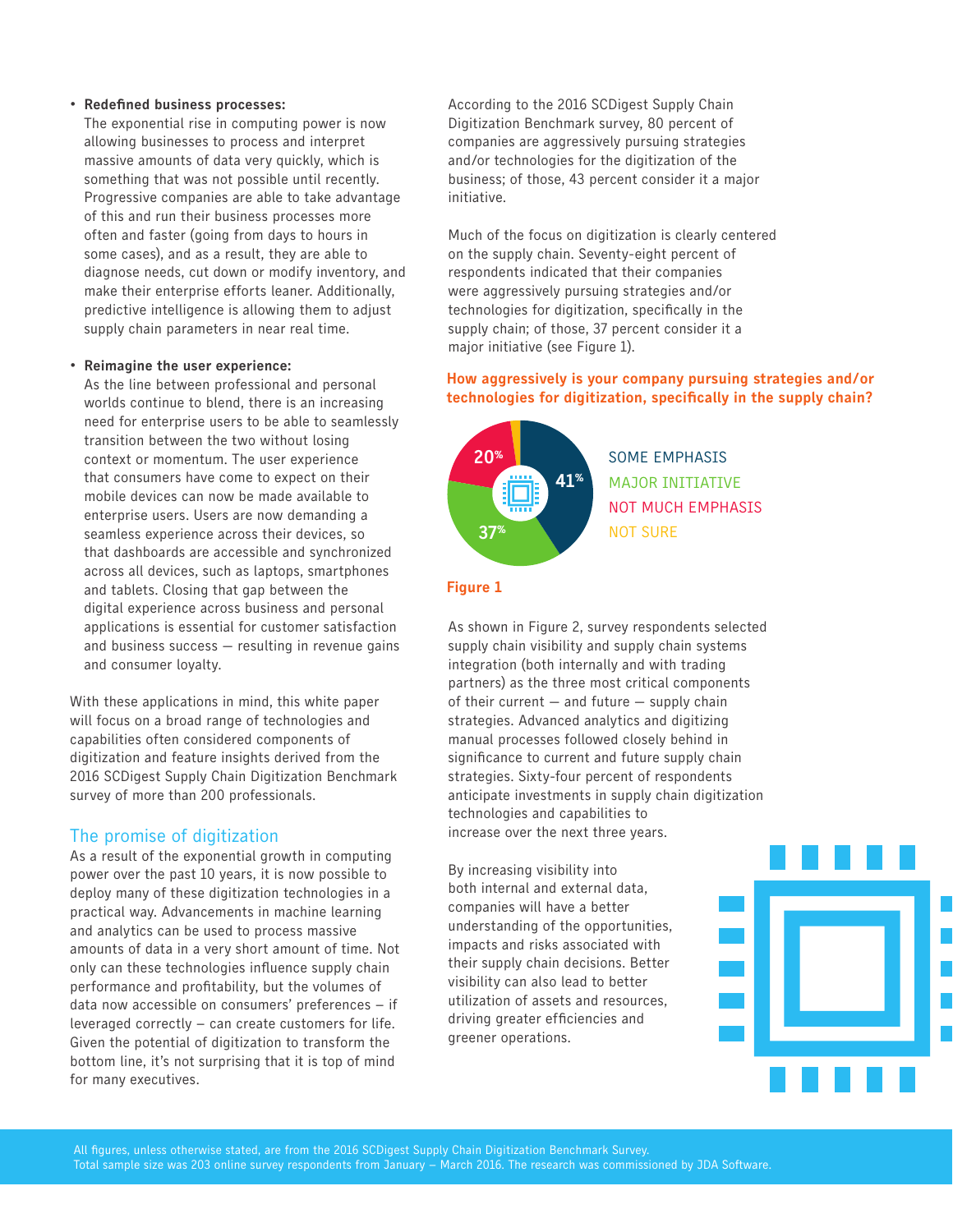## How much are these aspects of digitization part of your company's strategy?



#### Figure 2

## The IoT opportunity

The Internet of Things (IoT) refers to the network The Internet of Things (101) refers to the hetwork<br>of physical objects connected through the Internet, as well as the intelligent communication that occurs between them. While there are many and  $\sim$ far-reaching opportunities, we are focusing on the benefits of IoT in the following two areas:

#### • Enhanced product development:

IoT can provide companies with insight into factors such as consumer preferences and product usage, which can then be used to develop new products or enhance existing product designs. produces of omitation sixteening product designs: instance, would enable a company to have access to the machine's key performance parameters such to the machine's key performance parameters such<br>as temperature, pressure and ambient condition. With this information, the company has the ability to calculate the remaining life of critical<br>naste and plan timely replacibly cate availing parts and plan timely replenishments, avoiding expensive shutdowns.  $\frac{a}{2}$ 

#### • Improved supply chain performance:

improved supply sham performance:<br>IoT can drive performance improvements across the entire supply chain through automation and dramatically enhanced end-to-end visibility. Using a combination of sensors (radio frequency identification, or RFID), connected devices and communication channels (3G/4G, GPS, Bluetooth, Internet, etc.), companies will have the ability to monitor transit status, including factors such to moment transit status, including ractors such<br>as location, temperature and diagnostics, in real time. Some companies, for example, are already using this technology to track real-time transit information, as well as model ideal routes to optimize the freshness of perishable cargo.  $\vert 0.$ |||<br>0.10

When considering the application and benefits of Their concreting the application and actionity of<br>IoT, survey respondents anticipate the greatest value to be gained from increasing supply chain performance/reducing costs, compared to developing product offerings with new capabilities and/or services (see Figure 3). In fact, 70 percent<br>Niew IeT as an appartunity to drive product view IoT as an opportunity to drive product innovation, with 35 percent seeing it as a major opportunity. Eighty-five percent view IoT as an opportunity to drive improved supply chain performance/reduced costs, and of those, 44 percent view it as a major opportunity.  $\frac{V}{I}$ 

#### Opportunity of IoT to enhance products



NOT BELEVANT NOT RELEVANT MAJOR OPPORTUNITY MODEST OPPORTUNITY NOT MUCH OPPORTUNITY NOT SURE

Opportunity of IoT to improve supply chain performance and reduce costs



MAJOR OPPORTUNITY MODEST OPPORTUNITY NOT MUCH OPPORTUNITY NOT SURE

Figure 3  $g$ ure 3 monitoring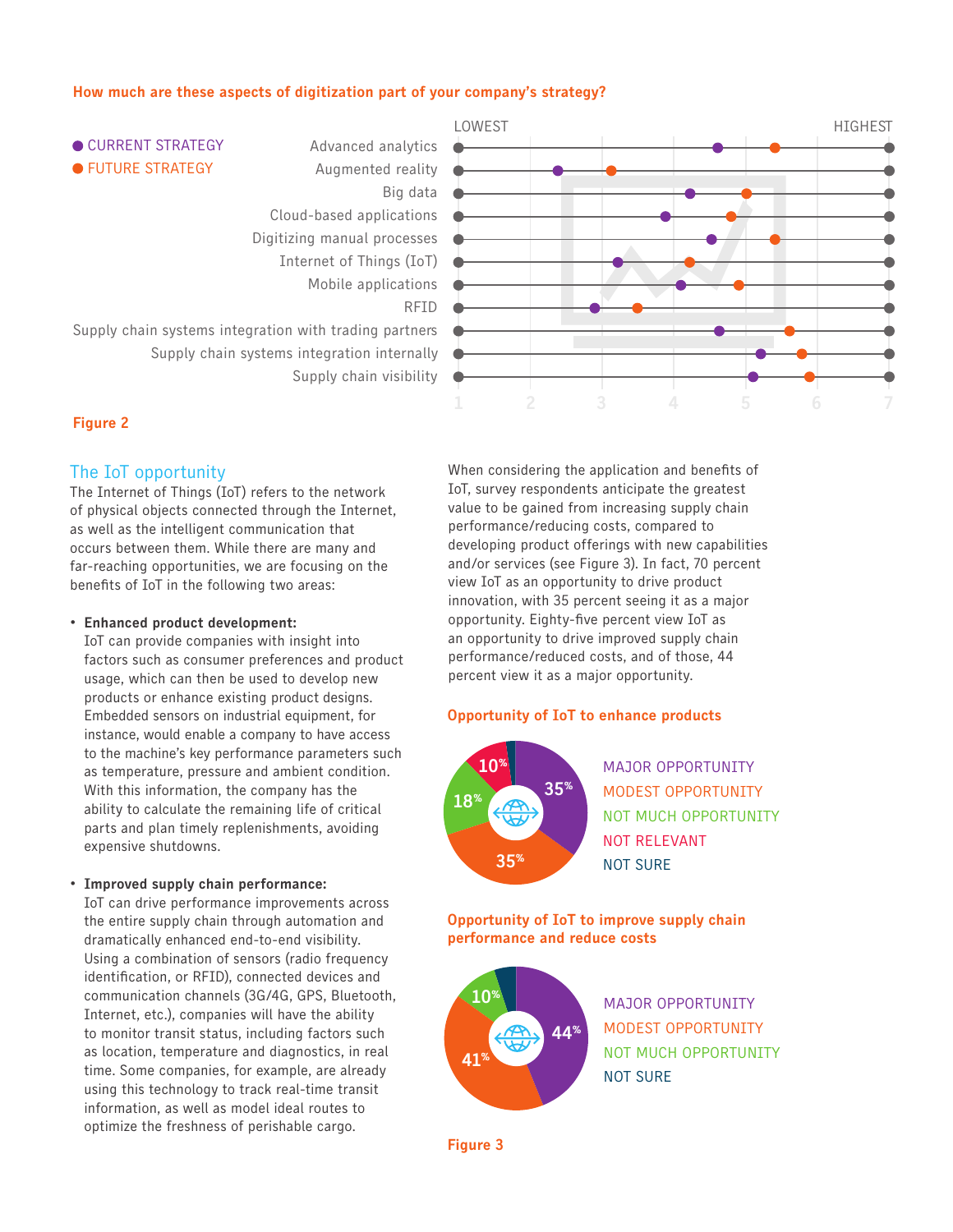While there are many areas where IoT technology could improve supply chain performance, Figure 4 shows two areas that stand out as major opportunities: real-time inventory visibility (according to 55 percent of respondents) and understanding product flows/dwell times (45 percent of respondents).





# MAJOR OPPORTUNITY MODEST OPPORTUNITY NOT MUCH/NOT SURE

## Figure 4

# At a crossroads

Despite the promise of digitization to transform supply chain operations, the fact is many companies are still burdened by legacy systems that are often expensive to maintain, not to mention update or replace. Large companies, in particular, have accumulated such complex IT footprints (multiple instances of enterprise 80 resource systems, plus many other systems with unique architectures and data models) that it is a challenge to<br>
1. Collection of the contract of the collection of the collection of the contract of the contract of the chal combine and extract relevant data across all of those disparate systems in a timely manner. 40

These constraints make it difficult for companies to respond to change with agility. In fact, when unplanned events occur (such as a natural disaster or a competitor dropping its price), 46 percent of respondents do 0 not have a systematic way to respond, or make ad-hoc or manual changes to their plans. For 18 percent of respondents, it takes approximately one week to respond to unplanned events due to planning cycles. Only 23 percent have planning and execution systems that are connected in real time, enabling them to respond almost .<br>Instantly to unplanned events. It is these companies, however, that are best poised to take advantage of the real-time insights that IoT can provide.  $S$  and for van provide.

Additionally, many companies are constrained by siloed functions within their organization, making visibility into their global supply, manufacturing and logistics networks difficult. Lack of integration and visibility between order management, transportation management, and warehouse management systems can lead to execution problems, such as expediting, incomplete or late customer shipments, and inadequate warehouse space.

.<br>In fact, few companies surveyed are achieving near complete visibility. Instead, the majority are experiencing  $f$ air to poor visibility in the following supply chain areas:

 $\frac{1}{2}$  3  $\frac{1}{2}$  3  $\frac{1}{2}$  3  $\frac{1}{2}$  3  $\frac{1}{2}$  3  $\frac{1}{2}$  3  $\frac{1}{2}$  3  $\frac{1}{2}$  3  $\frac{1}{2}$  3  $\frac{1}{2}$  3  $\frac{1}{2}$  3  $\frac{1}{2}$  3  $\frac{1}{2}$  3  $\frac{1}{2}$  3  $\frac{1}{2}$  3  $\frac{1}{2}$  3  $\frac{1}{2}$  3  $\frac{1}{2}$  3  $\frac{1$ 

 $44%$ 

35%

30% 30% 29%

15% 12%

59%

52%

- real-time inventory, internally
- real-time inventory with trading partners
- global freight moves
- constraints that can impact supply chain execution

Supply chain systems integration with trading partners

Supply chain systems integration internally

Internet of Things (IoT) Mobile applications

Big data

Digitizing manual processes

Cloud-based applications of the control of the control of the control of the control of the control of the control of the control of the control of the control of the control of the control of the control of the control of

- manufacturing activity/production levels
- end consumer/customer demand
- major customer forecasts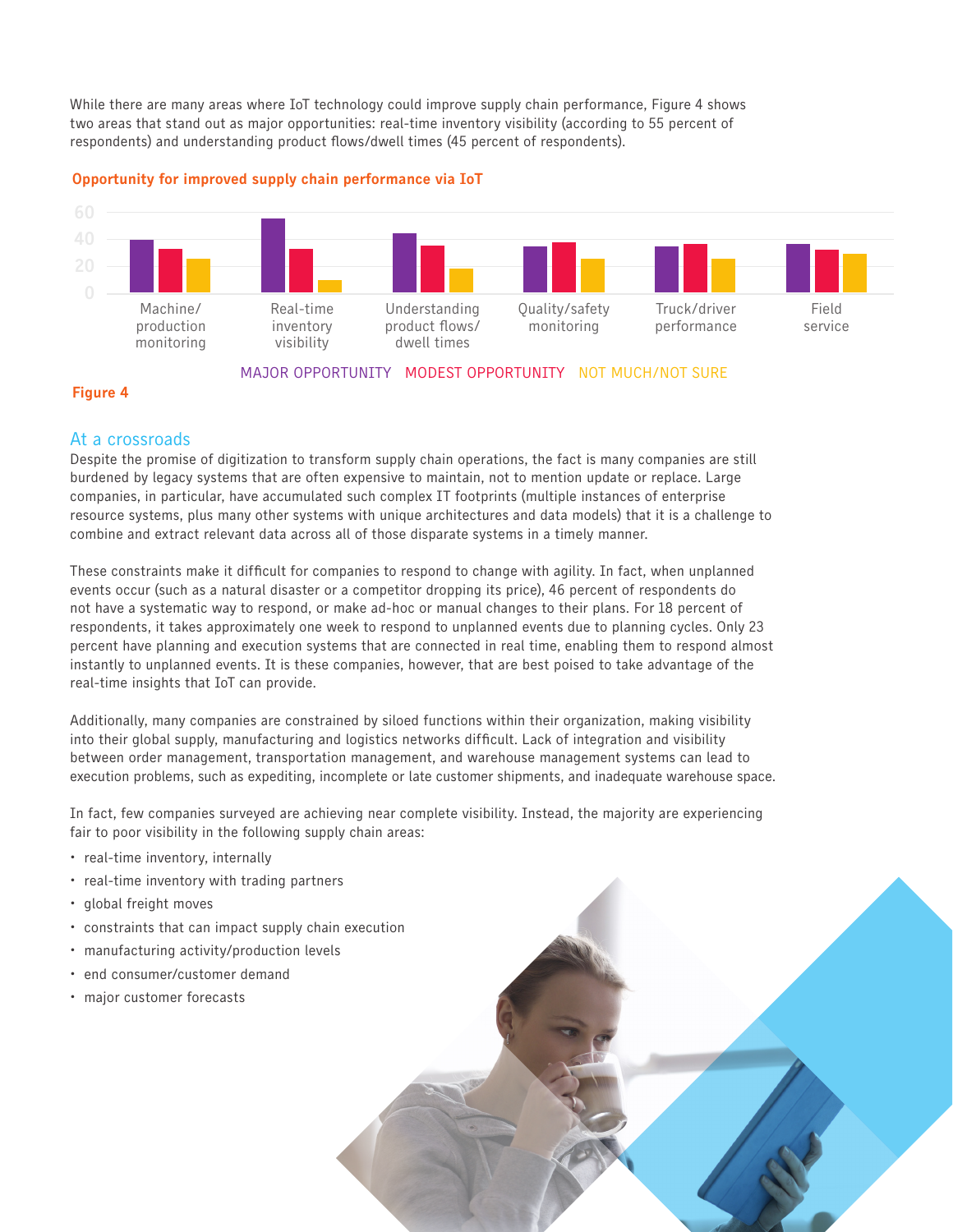The good news is that many companies have plans in place to change this. In terms of visibility with suppliers, 80 Fire good news is that many companies have plans in place to change this. In terms or visibility with suppliers,<br>29 percent of respondents reported electronic integration with 10 percent or less of their suppliers, whereas 2020, 39 percent of respondents anticipate electronic integration with more than 80 percent of their suppliers. 40 y companies nave plans in place to change this. In terms of visibility with sup

All of this is occurring at a time when demand is more volatile than ever before, thanks to tech-savvy and informed consumers who expect to find the right product, at the right time and at the right price  $-$  whether online or in store  $-$  with delivery options tailored for their unique preferences. l (<br>--

While survey respondents' ability to forecast this changing demand varied greatly, Figure 5 shows that most agreed that the most promising technologies to improve forecast accuracy in the future are an S&OP-based agreca that the most promising technologies to improve forceast accuracy in the future are an occir-based<br>consensus number, pattern recognitions powered by data science, and causal analysis, respectively.

# How do you rate your current forecasting technology, and what is the attractiveness of each technology 0 to improve forecast accuracy in the future?



# Figure 5

# Identifying the path forward

Sixty-six percent of respondents believe that being highly digital in terms of supply chain operations will provide significant competitive advantage over the next five years, and 8 percent believe being highly digital will be required just to maintain current competitiveness. Of the potential digitization technologies and<br>canabilities, respondents anticipate that sunnly chain visibility, advanced analytics, and sunnly chain inte capabilities, respondents anticipate that supply chain visibility, advanced analytics, and supply chain integration<br>with trading partners will drive the most value in their organizations (see Figure 6). explanation, responsionity antiorpate that supply chain trading, actualled analysise, and with trading partners will drive the most value in their organizations (see Figure 6).

# Which aspects of digitization do you believe can drive the most value?



## Figure 6

Yet, despite this optimism for the future, only 10 percent of respondents have a holistic digitization strategy in place, and just 41 percent are currently developing such a strategy. The chief barrier to supply chain digitization cited by survey respondents was a lack of internal systems integration to support digitization.